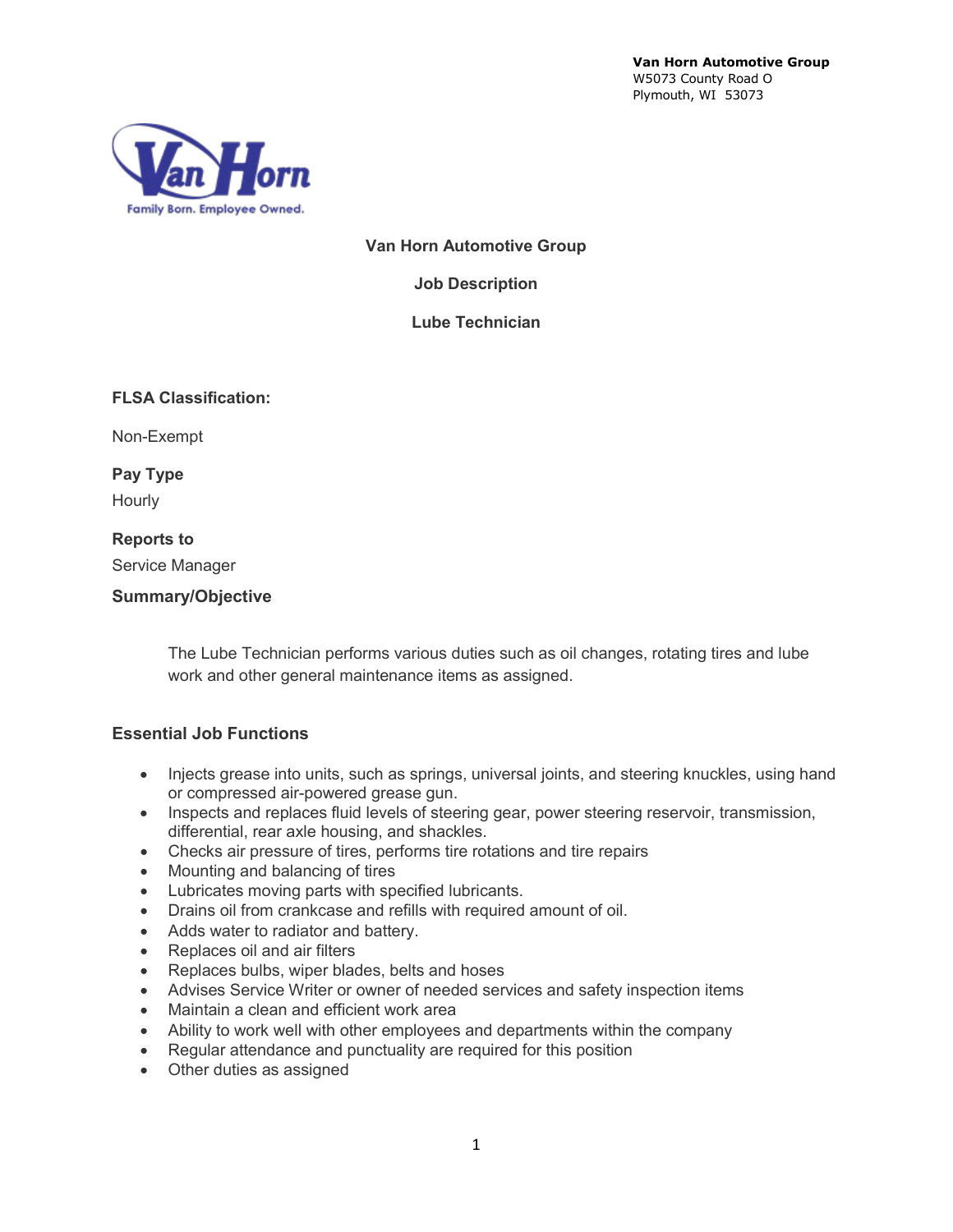## **JOB DESCRIPTION Lube Technician**

## **Supervisory Responsibility**

This position has no supervisory responsibilities.

### **Work Environment/Conditions**

The Lube Tech will be exposed to noise, vibration, dust, exhaust fumes and other hazardous and non-hazardous materials in the dealership. Will operate hydraulic automotive hoists and motorized electrical machinery including grinders, drill press, brake lathe and welding equipment.

### **Physical Demands**

This is a physically demanding position. The Lube Technician should be capable of standing six to eight hours per shift. Ability to lift parts weighing as much as 50 pounds several times during each shift. He/she will stoop, kneel, crouch, crawl, reach, handle and feel. He/she will use hand and power tools.

### **Expected Hours of Work**

Dealership business hours

### **Travel**

Road testing of vehicles is required. May drive in all weather and road conditions

### **Education**

- High School Diploma or equivalent
- Automotive technical schooling preferred

### **Qualifications and Experience**

• Valid Driver's License Required